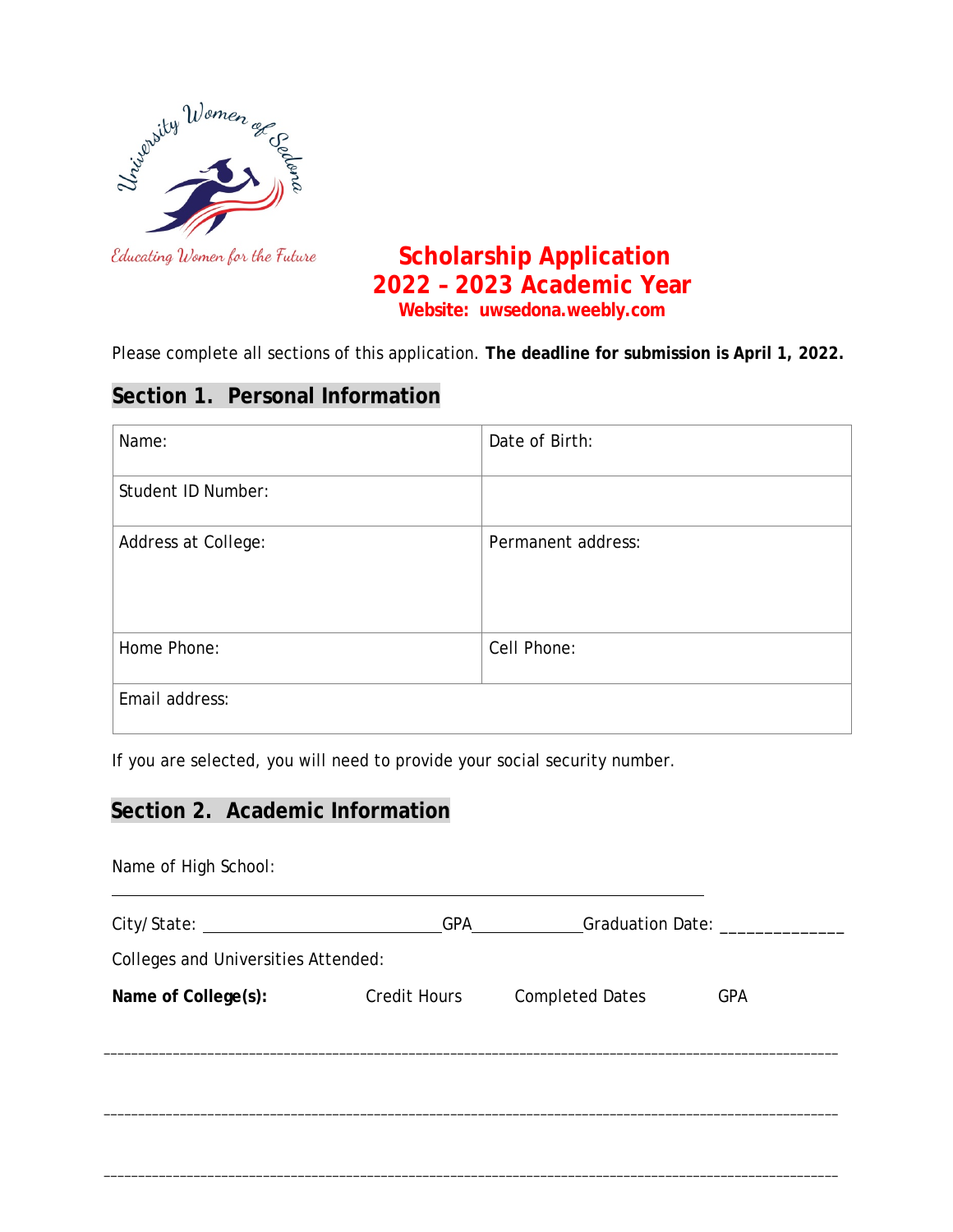Classification: Continuing Student\_\_\_\_\_\_\_\_\_\_\_Returning Student\_\_\_\_\_\_\_\_\_\_(after a break)

Enrollment: 6-8 hours \_\_\_\_\_\_ 9-11 hours \_\_\_\_\_ 12 hours or more \_\_\_\_\_\_

Are you in a program that starts at the community college and then continues at NAU? \_\_\_\_\_\_\_

Anticipated Graduation Date \_\_\_\_\_\_\_\_\_\_\_\_Career Goal \_\_\_\_\_\_\_\_\_\_\_\_\_\_\_\_\_\_\_\_\_\_\_\_\_\_\_\_

### Section 3. Work, Community Service, Activities and Interests

*A.* List and briefly describe any work experience starting with your most recent job.

| Employer | Position | Dates | Hours per week |
|----------|----------|-------|----------------|
|          |          |       |                |
|          |          |       |                |
|          |          |       |                |
|          |          |       |                |

Briefly describe your work responsibilities:

#### B. List and briefly describe your volunteer/community services activities.

| Organization Involved | <b>Position Held</b> | Date of Involvement |
|-----------------------|----------------------|---------------------|
|                       |                      |                     |
|                       |                      |                     |
|                       |                      |                     |
|                       |                      |                     |

Briefly describe your responsibilities.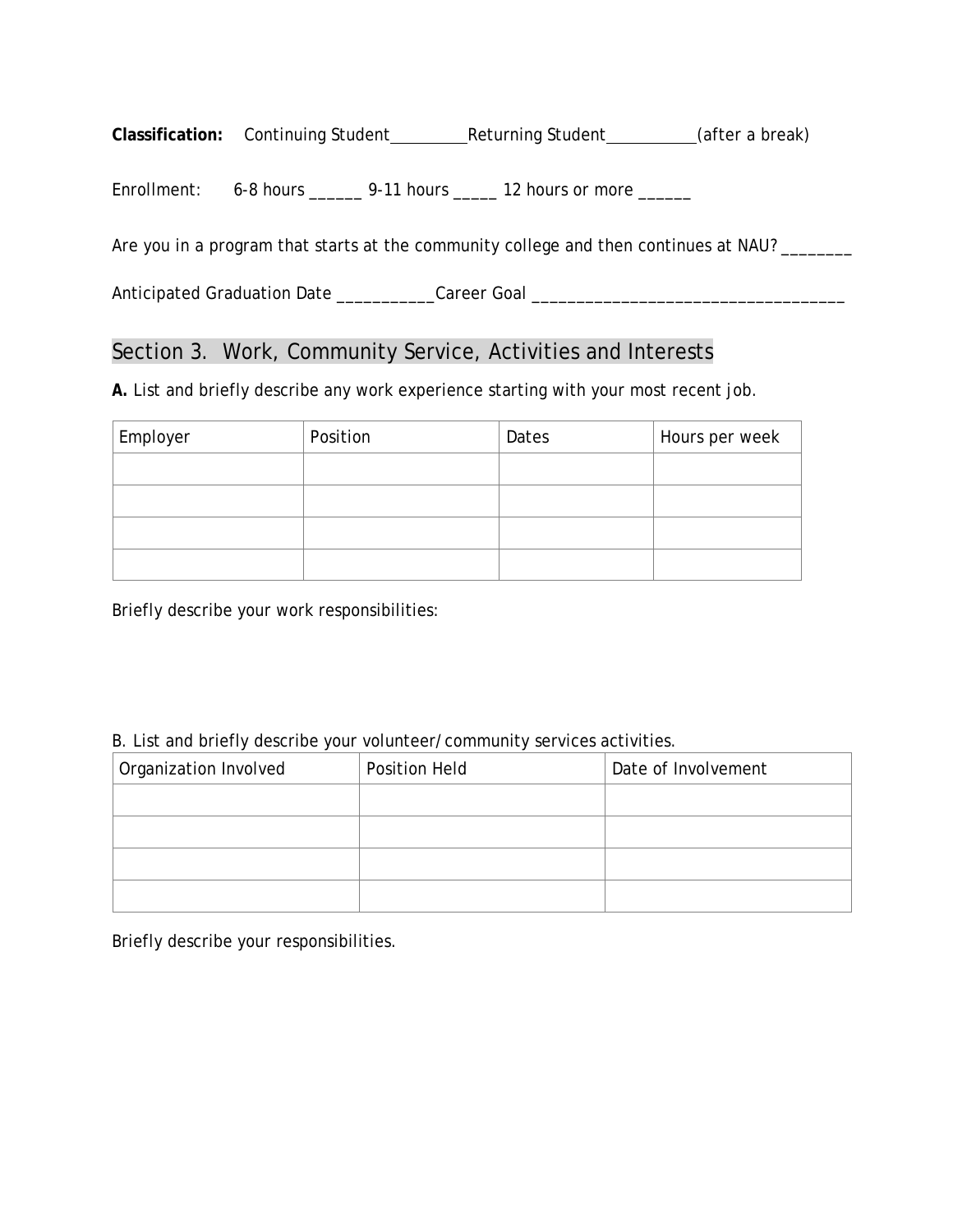C. List and briefly describe your extracurricular activities (e.g. memberships in organizations, sports, etc.).

| Organization | Activity | Dates of Involvement |
|--------------|----------|----------------------|
|              |          |                      |
|              |          |                      |
|              |          |                      |
|              |          |                      |
|              |          |                      |

Briefly describe how you participated.

D. List honors or academic awards you have received (e.g. scholarly activities, research, etc.).

| Award/Honor | Institution/Organization | Date |
|-------------|--------------------------|------|
|             |                          |      |
|             |                          |      |
|             |                          |      |
|             |                          |      |
|             |                          |      |

E. Please list other scholarships you are receiving or have received with dates and amounts.

\_\_\_\_\_\_\_\_\_\_\_\_\_\_\_\_\_\_\_\_\_\_\_\_\_\_\_\_\_\_\_\_\_\_\_\_\_\_\_\_\_\_\_\_\_\_\_\_\_\_\_\_\_\_\_\_\_\_\_\_\_\_\_\_\_\_\_\_\_\_\_\_\_\_\_\_\_\_\_\_\_\_\_

\_\_\_\_\_\_\_\_\_\_\_\_\_\_\_\_\_\_\_\_\_\_\_\_\_\_\_\_\_\_\_\_\_\_\_\_\_\_\_\_\_\_\_\_\_\_\_\_\_\_\_\_\_\_\_\_\_\_\_\_\_\_\_\_\_\_\_\_\_\_\_\_\_\_\_\_\_\_\_\_\_\_